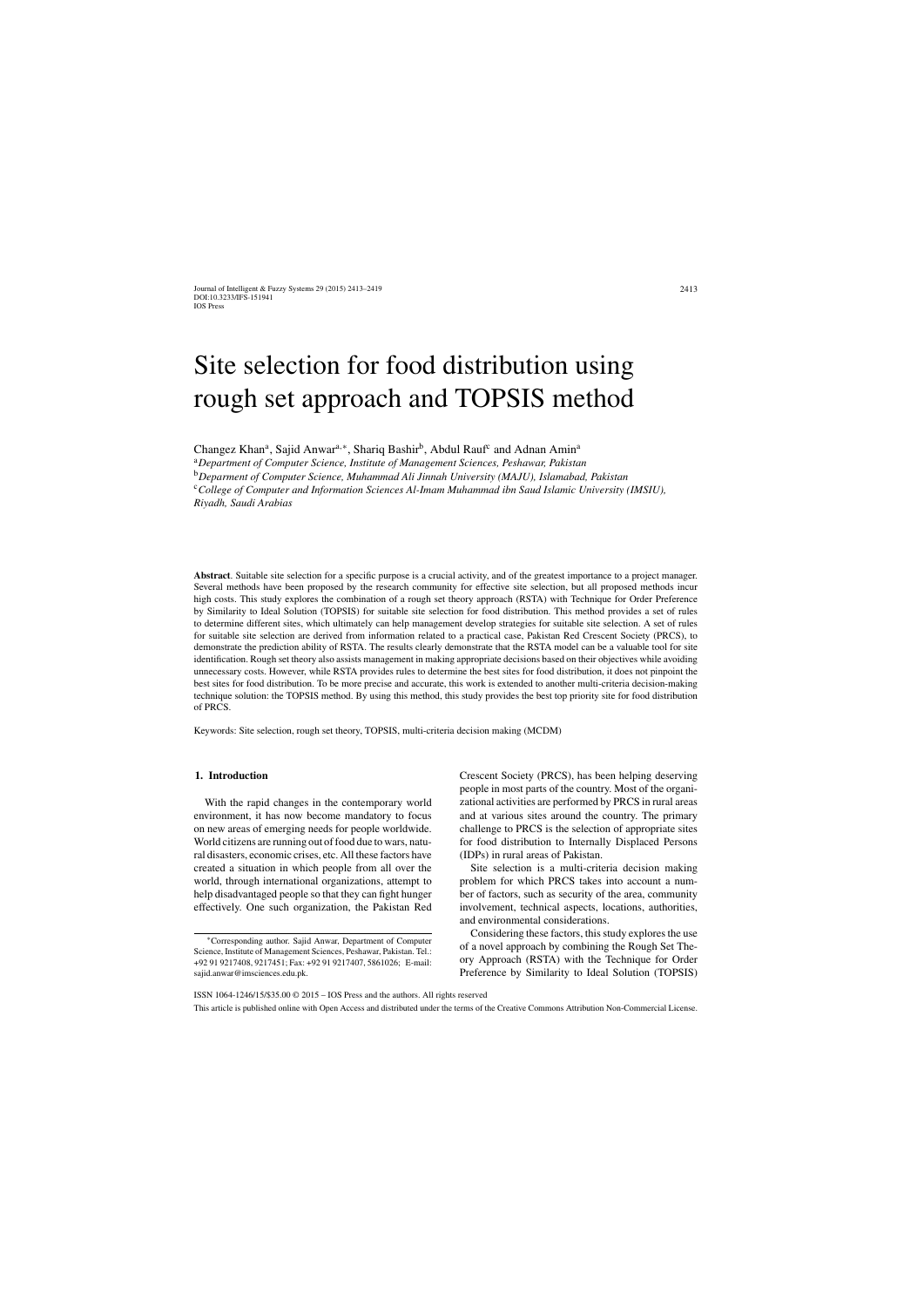method to select the most suitable sites for food distribution based on the above-mentioned factors. It has been assumed that the combination of these tools will help management make appropriate decisions based on a multi-criteria decision environment to achieve their objectives, and to avoid unnecessary costs.

The remainder of the paper is organized as follows. Section 2 presents a literature review, while Section 3 discusses preliminary studies. The development methodology is presented in Section 4, which is followed by the evaluation of methods in Section 5. Section 6 presents results and discussion, while Section 7 describes the strengths and weaknesses of the proposed research method. A summary of this paper is presented in Section 8, with experimental conclusions.

## **2. Literature review**

The literature review indicates that many studies have been previously conducted on the subject of site selection and multi-criteria decision making. Arabani et al. [16] suggested an effective way to determine the best location for dams. Neshaei, et al. [19] investigated site locations of buried concrete water reservoirs. Cruz et al. [3] suggested a method of shipment scheduling. Sun, et al. [20] conducted research on site selection of passenger stations in the valley-city (China). Jing [27] conducted research regarding site selection for a logistics park. Important research on site selection of an aviation spare distribution center for military aircraft has been conducted by Chen, et al. [5]. Furthermore, Jingfeng, et al. [2] performed site selection decision making for a distribution logistics park. Moreover, site selection criteria for coastal tourism facilities have been proposed by Lo [6]. Alternatively, Lindgren [4] evaluated the selection of sites for development caused by the improper sitting of residential complexes and industrial facilities. In another study, Lawson [24] suggested the selection of a suitable site for an aquaculture venture. Another interesting research on site selection was also contributed by Yasser, et al. [17]. Moreover, a new addition to the field of site selection has been made by Elhadary, et al. [21], by introducing the rough set classification and attribute reduction method to landfill site selection. Srafaraz, et al. [23] developed a new hybrid MCDM technique to choose the locations of shopping malls in Tehran. In continuation, Majid, et al. [16] proposed an integrated MCDM SWARA–WASPAS method to select one city out of 25 in which to implement future solar power plants.

## **3. Preliminaries**

#### *3.1. Rough set theory*

Rough set theory was originally proposed by Z. Pawlak in the early 1980s. Rough set theory deals with the classification analysis of data tables. The primary goal of rough set analysis is to synthesize the approximation of concepts from acquired data [30].

More details about rough set theory can be found in work done by Walczak, et al., Komorowaski, et al., Yao, et al., K. Kaneiwa, Dey, et al., Rissino, et al., Zhang, et al., Yiyu, et al. and Pawlak [1, 8, 10, 12, 19, 22, 26, 28, 29].

# *3.2. TOPSIS method*

TOPSIS (Technique for Order Preference by Similarity to Ideal Solution) was developed by Yoon et al. in 1980 [13, 14]. This method deals with multicriteria decision making. The basic concept of the TOPSIS method asserts that the chosen alternative should demonstrate the shortest distance from the ideal solution and the farthest distance from the negativeideal solution. The TOPSIS method is consists of the following steps:

**Step 1:** Construct the normalized decision matrix to transform the various attribute dimensions into nondimensional attributes, which allows comparison across attributes.

$$
r_{ij} = \frac{x_{ij}}{\sqrt{\sum_{i=1}^{m} x_{ij}^2}}
$$
 (1)

**Step 2:** Construct the weighted normalized decision matrix.

> $v =$  $\sqrt{ }$  $\overline{\phantom{a}}$  $\overline{\phantom{a}}$  $\overline{\phantom{a}}$  $\overline{\phantom{a}}$  $\overline{\phantom{a}}$  $\overline{\phantom{a}}$  $\overline{\phantom{a}}$  $\overline{\phantom{a}}$  $\bigg\{\n\begin{matrix}\nv_{i1}v_{i2}...v_{ij}...v_{in}\n\end{matrix}\n\bigg\}$  $\overline{\phantom{a}}$  $\overline{\phantom{a}}$  $\overline{\phantom{a}}$  $\overline{\phantom{a}}$  $\overline{\phantom{a}}$  $\overline{\phantom{a}}$  $\overline{\phantom{a}}$  $\overline{\phantom{a}}$  $\overline{\phantom{a}}$  $\overline{\phantom{a}}$ *v*<sup>11</sup> *v*12...*v*1j...*v*ln . . .. . . .. . . .. . . .. . . .. . . ..  $v_{m1}v_{m2}...v_{mi}...v_{mn}$ ⎤  $\overline{a}$  $\overline{a}$  $\overline{a}$  $\overline{a}$  $\overline{a}$  $\overline{a}$  $\overline{a}$  $\overline{\phantom{a}}$  $\overline{a}$  $\overline{a}$  $\overline{a}$  $\overline{a}$  $\overline{a}$  $\overline{a}$  $\overline{a}$  $\overline{a}$  $\overline{a}$  $\overline{a}$  $\overline{a}$  $\overline{a}$  $\overline{a}$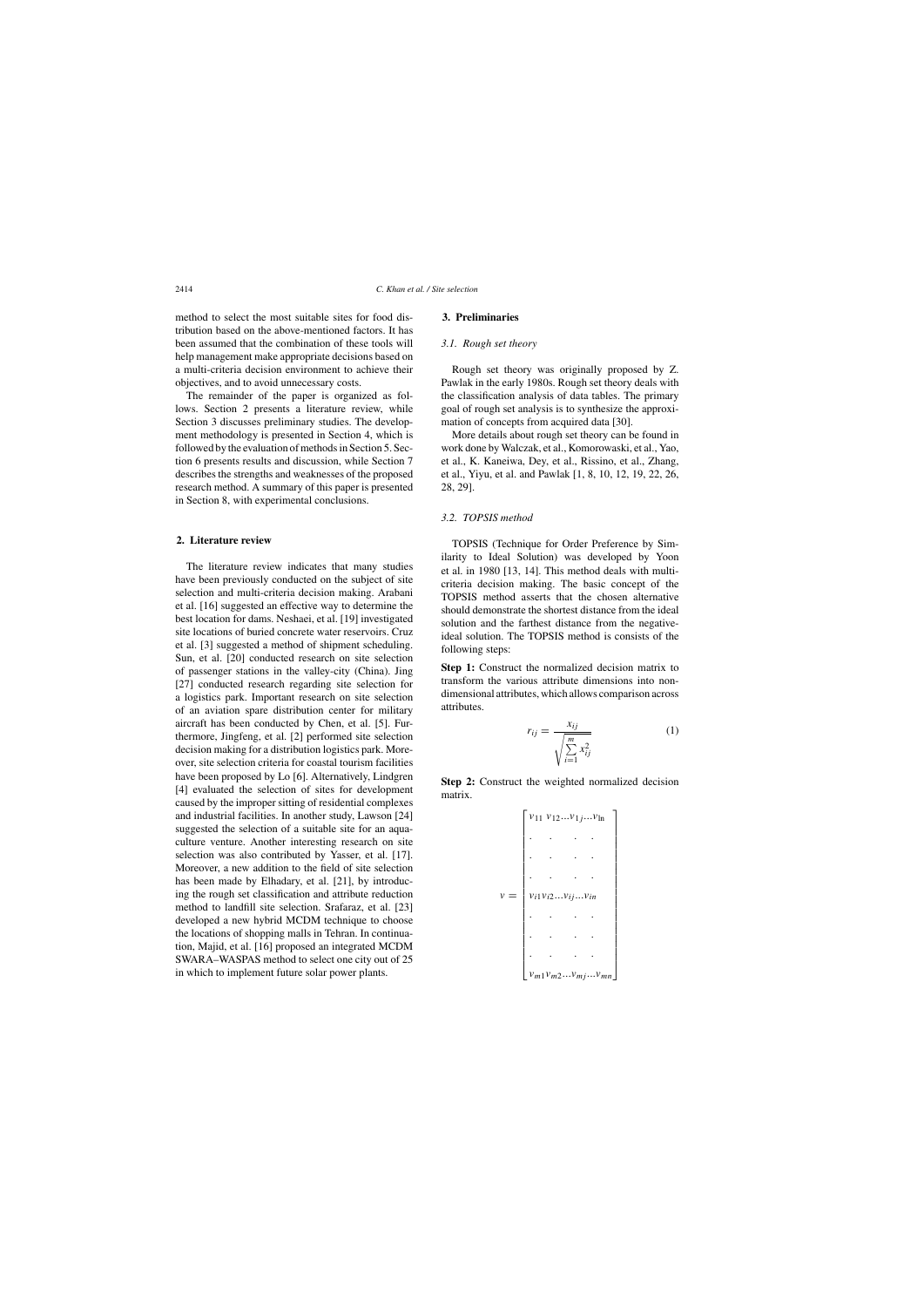

**Step 3:** Determine the ideal and negative-ideal solutions.

$$
A^{+} = \{ (\max_{i} v_{ij} / j \in J), (\min_{i} v_{ij} / j \in J) / i = 1, 2, ..., m \} = \{v_{1}^{+}, v_{2}^{+}, ..., v_{n}^{+}\}
$$

$$
A^{-} = \{ (\min_{i} v_{ij} / j \in J), (\max_{i} v_{ij} / j \in J) / i = 1, 2, ..., m \} = \{v_{1}^{-}, v_{2}^{-}, ..., v_{n}^{-}\}
$$
(3)

where 
$$
J = \{j = 1, 2, ..., n\}
$$
  
\n*j* associated with benefit criteria}  
\n $J = \{j = 1, 2, ..., n\}$   
\n*j* associated with benefit criteria}

**Step 4:** Calculate the separation measure.

– Ideal separation

$$
S_i^+ = \sqrt{\sum_{j=1}^n (v_{ij} - v_j^-)^2} \ i = 1, 2, \dots, m \tag{4}
$$

– Negative ideal separation

$$
S_i^- = \sqrt{\sum_{j=1}^n (v_{ij} - v_j^-)^2} \ i = 1, 2, \dots, m \quad (5)
$$

**Step 5:** Calculate the relative closeness to the ideal solution.

$$
C_i^* = \frac{S_i^-}{(S_i^+ + S_i^-)}, 0 < C_i^+ < 1, i = 1, 2, \dots, m
$$
\n
$$
C_i^* = 1 \text{ if } A_i = A^+
$$
\n
$$
C_i^* = 0 \text{ if } A_i = A^-
$$
\n
$$
(6)
$$

**Step 6:** Rank the preference order. A set of alternatives can now be preferentially ranked according to the descending order of  $C_i^*$ .

## **4. Development methodology**

In this study, four distinct districts from Khyber Pakhtunkhwa (KPK) are selected for site selection by PRCS: Hangu, Nowshehra, Lower Dir and Charsadda. Hangu and Lower Dir share disaster characteristics, as do Nowshehra and Charsadda. Table 1 depicts conditional attributes, classifications of conditional attributes according to corresponding factors and corresponding decision levels in which H represents High, M represents Medium, L represents Low and N represents Neutral. The differences between the first two districts and the last two districts are shown in Table 2, i.e., the varying nature of their conditional attributes (d), (e) and (f).

Attributes and classification of conditional attributes are selected via a deductive method, i.e., a long session of interviews was conducted with PRCS experts. PRCS officials suggested a number of attributes, but the given nine were determined to be of top priority. Data is quantified by assigning 1 to High, 2 to Medium, 3 to low and 4 to neutral characteristics. Two districts (Hangu and Lower Dir) have nearly identical classifications, as do Nowshehra and Charsadda, depending on the nature of the area. A maximum of 80 sites were considered in all four districts, and all sites were mapped with conditional attributes, their classifications and decision levels as shown in Tables 1 and 2. Distribution of food took place in these 80 sites, provided by the top management of PRCS. According to Table 3, the decision levels are selected as the highest priority, from high to low. A total of 9 attributes form a to i; the corresponding decision levels are taken as mod () of the 9 given attributes.

# **5. Algorithms used to generate rules and evaluation measures**

Data mining techniques use many algorithms to generate decision rules from the given data. In this study, four different algorithms are applied to generate rules: the exhaustive algorithm [7], genetic algorithm [9, 25], covering algorithm [11] and LEM 2 algorithm [9, 11]. The following evaluation measures were then used to evaluate the results.

Sensitivity = TP/TP+FN, also called "recall"

 $Specificity = TN/TN + FP$ , where 1-specificity = FP/  $TN+FPPrecision = TP/(TP + FP)$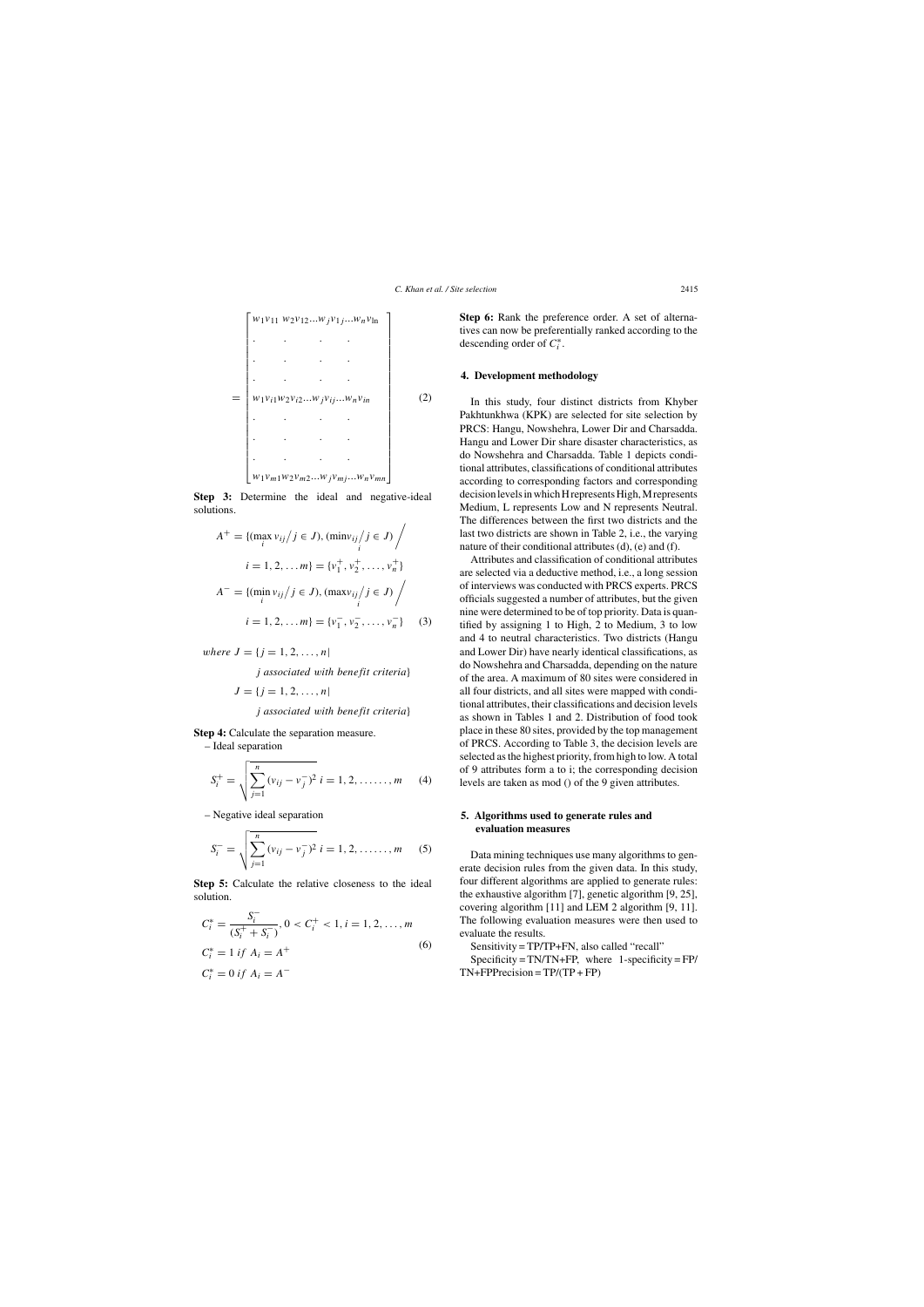|                                               | Table 1 |  |
|-----------------------------------------------|---------|--|
| Conditional attributes of Hangu and Lower Dir |         |  |

| Conditional                 | Classification                                                 | Decision    |
|-----------------------------|----------------------------------------------------------------|-------------|
| <b>Attributes</b>           |                                                                |             |
| (a) Access to               | 1- District authorities                                        | H           |
| community                   | 2- Local community                                             | M           |
|                             | 3- Local volunteers                                            | L           |
|                             | 4- Beneficiary committee                                       | N           |
| (b) Access to site          | 1- Through main roads                                          | H           |
|                             | 2- Easy to access sites by minor roads                         | М           |
|                             | 3- Accessible for beneficiaries and PRCS relief workers        | L           |
|                             | 4- Transportation                                              | N           |
| (c) Acceptance/             | 1- Acceptance from district authorities                        | H           |
| legal base of organization  | 2- Armed opposition groups                                     | M           |
|                             | 3- Local/host community                                        | L           |
|                             | 4- Beneficiary committee                                       | $\mathbf N$ |
| (d) Security of the area    | 1- Militancy                                                   | H           |
|                             | 2- Ongoing military operations                                 | M           |
|                             | 3- Lack of awareness in beneficiaries                          | L           |
|                             | 4- Sectarian violence                                          | N           |
| (e) Hazards/risks           | 1- Armed opposition groups                                     | H           |
|                             | 2- Lack of cooperation among beneficiary and local community   | М           |
|                             | 3- Weather condition                                           | L           |
| (f) Seasonal impacts        | 1- Working hours                                               | H           |
|                             | 2- Rainy season                                                | M           |
|                             | 3- Religious ceremonies                                        | L           |
| (g) Economic considerations | 1- Location of site close to main road                         | H           |
|                             | 2- Beneficiaries' involvement in distribution                  | M           |
|                             | 3- Transportation                                              | L           |
|                             | 4- Involvement of local volunteers                             | $\mathbf N$ |
| (h) Distribution cycle      | 1- Cycle scheduling                                            | H           |
|                             | 2- Logistical arrangements                                     | M           |
|                             | 3- Information sharing with beneficiaries and authorities      | L           |
| (i) Geographical location   | 1- Acquisition of appropriate location preferably free of cost | H           |
|                             | 2- Settlement of legal issues/requirements                     | M           |
|                             | 3- Spacious and plain area                                     | L           |

Table 2

Conditional attributes of Nowshehra and Charsadda

| <b>Conditional Attributes</b> | Classification                                                  | Decision |
|-------------------------------|-----------------------------------------------------------------|----------|
| (d) Security of the area      | 1- Lack of awareness in beneficiaries                           | Н        |
|                               | 2- Local community                                              | M        |
|                               | 3- Ongoing military operations                                  |          |
|                               | 4- Militancy                                                    | N        |
| (e) Hazards/risks             | 1- Flood                                                        | Н        |
|                               | 2- Lack of cooperation among beneficiary<br>and local community | M        |
|                               | 3- Weather condition                                            |          |
| (f) Seasonal impacts          | 1- Flood                                                        | Н        |
|                               | 2- Rainy season                                                 | M        |
|                               | 3- Working hours                                                |          |

 $Accuracy = (TP + TN) / (TP + FN) + (TN + FP)$ Misclassification Error (MisErr) =  $1 -$  Accuracy Type-I Error =  $1$ -specificity = FP/(FP+TN) Type-II Error =  $1$ -sensitivity =  $FN/(TP+FN)$ F-measure = 2.(Precision.Recall)/(Precision+ Recall)

COV = (number of cases satisfying Condition and Decision)/(number of cases satisfying Decision)

# **6. Results and discussion of rough set theory**

# *6.1. Results algorithms applied*

Four algorithms are applied to the given dataset which include the exhaustive, genetic, covering and LEM2 algorithms. Results are calculated and thoroughly analyzed.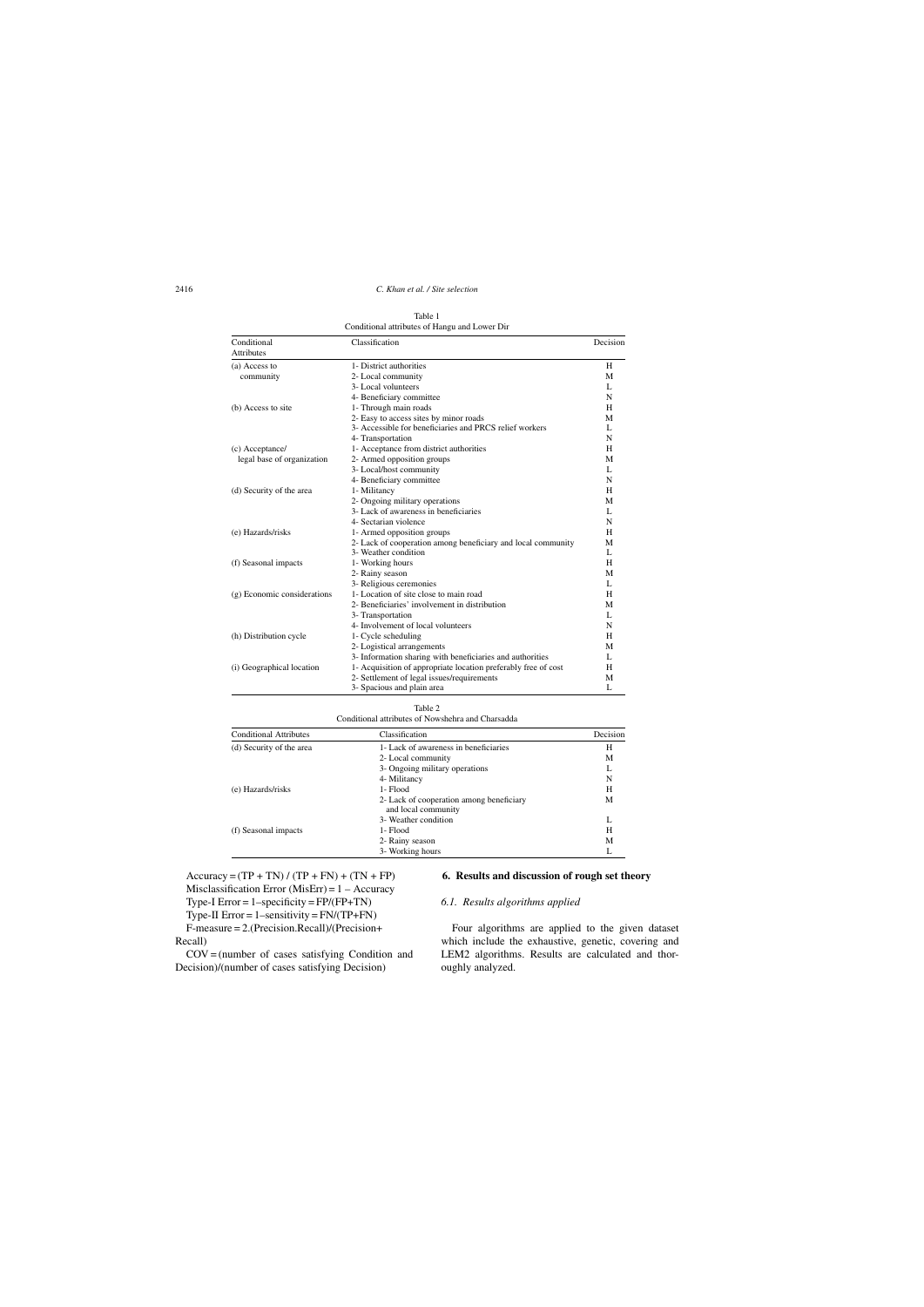Table 3

| Comparison of algorithms |       |      |     |      |     |       |            |       |     |
|--------------------------|-------|------|-----|------|-----|-------|------------|-------|-----|
| <b>ALGOs</b>             | TP    | FP   | FN  | TN   | COV | PRE   | <b>REC</b> | ER    | ACC |
| Genetic                  | l 5.8 | 0.2  | 0.2 | 31.8 |     | 0.987 | 0.987      | 0.012 | 98% |
| Exhaustive               | l 5.6 | 0.4  | 0.4 | 31.6 |     | 0.975 | 0.975      | 0.025 | 97% |
| Covering                 | 15.4  | 0.6  | 0.6 | 31.4 |     | 0.962 | 0.962      | 0.037 | 96% |
| LEM2                     | 14.6  | 4. ا | 1.4 | 30.6 |     | 0.912 | 0.912      | 0.087 | 91% |

Comparison of all algorithms is shown in Table 3. Based on resultant analysis, the genetic algorithm is selected for the proposed dataset because it demonstrates the best accuracy in predicting the result by considering 100% data.

## *6.1.1. Reducts and rules*

Two reduct sets are calculated, and a total of 40 sites are selected by applying rough set theory about the given data. A total of 482 rules are obtained, among which 222 rules support decision 1, (High), 147 rules support decision 2 (Medium) and 113 rules support decision 3 (Low). The rules take the form of "IF A then B". It is not possible to show all rules related to this paper due to space limitations, but rules are selected in descending order as shown in Table 4.

Although rough set theory provided the best overall result, which indicates that all sites that satisfy the decision criteria for a designation of "High" should be considered for food distribution, the top-priority site has yet to be determined. This problem is solved by applying the TOPSIS method, as mentioned in section 3.2.

#### *6.2. Results of TOPSIS method*

By applying the TOPSIS method steps to the result provided by the rough set approach to 40 sites, it was demonstrated that the TOPSIS method is able to successfully predict the best and worst sites for future food distribution. The results are shown in Table 5. This work takes into account all four districts, and one site is selected to represent the top priority.

| Table 4         |  |  |  |  |
|-----------------|--|--|--|--|
| Generated rules |  |  |  |  |

| Rules                                                                                                   | Decision            | Strength |
|---------------------------------------------------------------------------------------------------------|---------------------|----------|
| (Security of the area = High) & (Sessional Impacts = High) & (Geographical location = High)             | $(Decision = High)$ | 22       |
| (Security of the area = High) & (Hazards/Risks = High) & (Geographical location = High)                 | $(Decision = High)$ | 18       |
| (Access to community = High) & (Security of the area = High)                                            | $(Decision=High)$   | 16       |
| $(Access to site = High) & (Sessional Impacts = High)$                                                  | $(Decision=High)$   | 16       |
| (Access to site = Low)&(Acceptance/legal base of organization = Low)&                                   | $(Decision = Low)$  | 14       |
| (Security of the area = Low)&(Sessional Impacts = High)                                                 |                     |          |
| (Security of the area = High)&(Sessional Impacts = High)&(attr6 = Medium)                               | $(Decision=High)$   | 14       |
| $(\text{Access to site} = \text{High})\&(\text{Acceptance/legal base of organization} = \text{Median})$ | $(Decision=High)$   | 14       |
| (Access to site = Low) & (Security of the area = High) & (Geographical location = High)                 | $(Decision = High)$ | 14       |
| (Access to community = High) $\&$ (Acceptance/legal base)                                               | $(Decision=High)$   | 12       |
| of organization = Medium $\&$ (attr $6$ = Medium)                                                       |                     |          |
| (Security of the area = High) & (Distribution = Medium) & (Geographical location = High)                | $(Decision = High)$ | 12       |

| Table 5                    |
|----------------------------|
| TOPSIS result for 40 sites |

| <b>Sites</b>    | Priority    | <b>Sites</b>    | Priority    | <b>Sites</b>    | Priority    | <b>Sites</b>    | Priority    |
|-----------------|-------------|-----------------|-------------|-----------------|-------------|-----------------|-------------|
| S78             | 0.576700728 | S68             | 0.413944532 | S34             | 0.394755358 | S <sub>30</sub> | 0.379031331 |
| <b>S80</b>      | 0.574527344 | S <sub>18</sub> | 0.413843895 | S <sub>2</sub>  | 0.393982109 | S9              | 0.378173552 |
| S79             | 0.539849739 | S <sub>25</sub> | 0.412413341 | S <sub>14</sub> | 0.392498378 | S <sub>40</sub> | 0.378051893 |
| S77             | 0.531088902 | S <sub>63</sub> | 0.406733933 | S <sub>12</sub> | 0.391187388 | S <sub>8</sub>  | 0.376671271 |
| S76             | 0.511862922 | S65             | 0.404653161 | S <sub>10</sub> | 0.390184843 | S <sub>15</sub> | 0.373761641 |
| S <sub>57</sub> | 0.460492984 | S <sub>62</sub> | 0.402910406 | S <sub>21</sub> | 0.389110907 | S <sub>20</sub> | 0.366053234 |
| S <sub>35</sub> | 0.444730396 | S31             | 0.402717182 | S61             | 0.388122395 | S <sub>50</sub> | 0.347126307 |
| S71             | 0.441952049 | S <sub>59</sub> | 0.399190461 | S33             | 0.387958645 | S48             | 0.330054896 |
| S <sub>26</sub> | 0.435366112 | S70             | 0.397192116 | S7              | 0.386426001 | S <sub>58</sub> | 0.322990182 |
| S38             | 0.434669949 | S <sub>11</sub> | 0.396712345 | S <sub>3</sub>  | 0.3795342   | S <sub>49</sub> | 0.273345739 |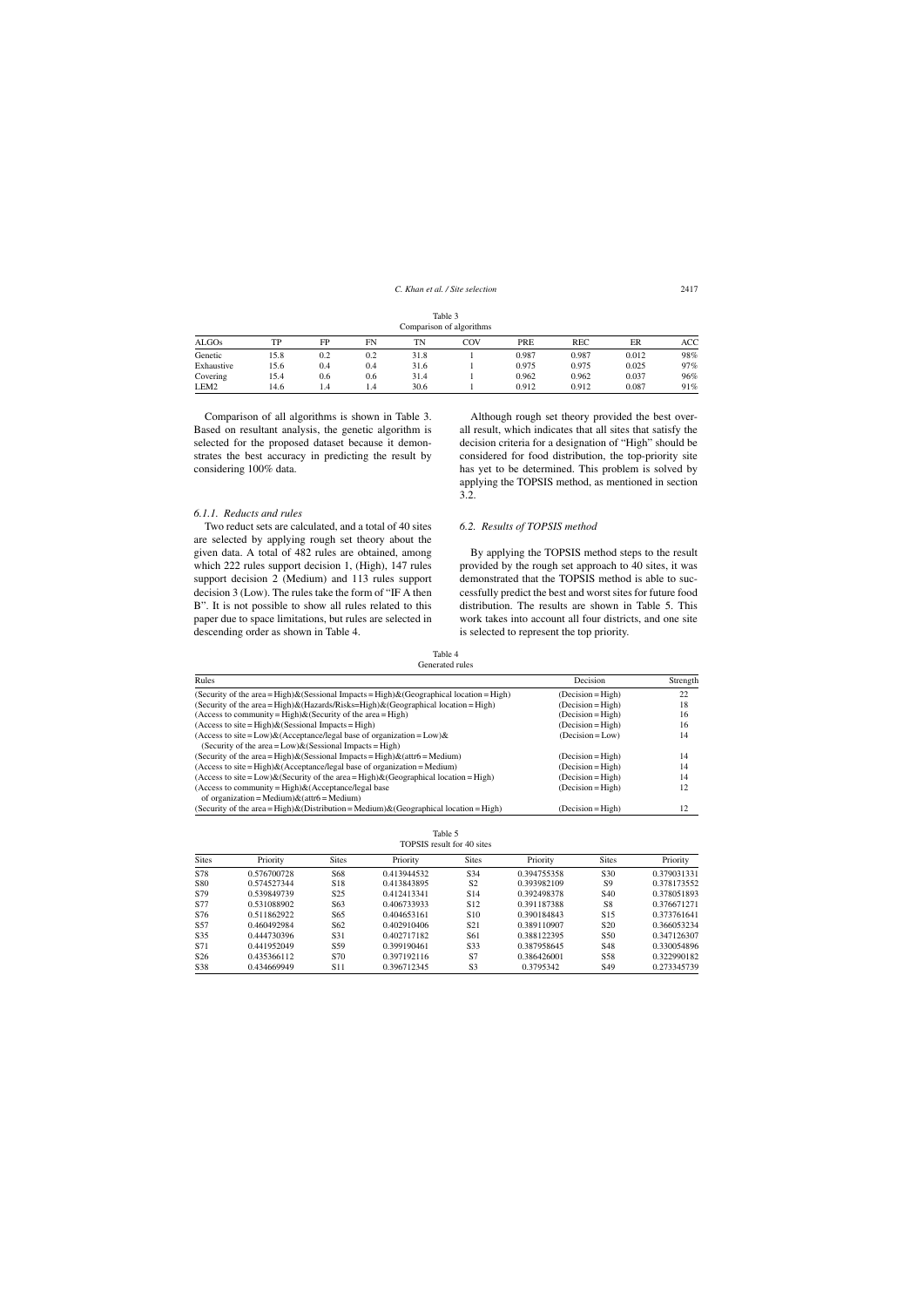## **7. Strengths and weakness**

Rough set theory can evaluate the importance of particular attributes and eliminate redundant attributes from a decision table. It can be constructed from minimal subsets of independent attributes, and ensures the same quality of classification as the entire set, i.e., reducts of the set of attributes. Intersections of these reducts provide a core of attributes, which cannot be eliminated without disturbing the ability to approximate the classification, and the generation of logical rules from the reduced decision table. Alternatively, TOPSIS is a simple soft computing method that can be easily implemented using any type of quantitative data.

Along with the above mentioned strengths, there are some weaknesses inherent to these techniques. Selecting appropriate data for these techniques requires extensive study; any addition or deletion can affect the overall accuracy, which may lead to inaccurate results. For site selection, it is expected that the information provided must be accurate and repeatedly revised, leading lead to fewer opportunities for error.

#### **8. Conclusion and future work**

This study presents a systematic and flexible approach to deal with rule-based multi-criteria decision making problems, and provides a foundation for decision making regarding appropriate site selection. The successful integration of an RST data mining technique and a multi-criteria decision making method (TOPSIS) has led to successful prediction of sites for PRCS in the four studied districts.

Rough set theory has been used to evaluate the feasibility of different site selection applications, demonstrating 98% accuracy, while the TOPSIS method determines the top priority sites for food distribution. Most PRCS problems involving site selection can be solved according to the proposed method. The advantage of using this method over others is to provide ease, rapid and accurate evaluation of appropriate sites for future food distribution. As rough set theory is a data mining technique, it can demonstrate more accurate results with large changes in data, while the TOPSIS method can be applied to any data.

For future work, variations in rough set theory (i.e., fuzzy rough sets) and in the TOPSIS method (i.e., fuzzy TOPSIS) can also be applied to such data to induce greater accuracy. The evaluation of more sites and attributes are also suggested for incorporation into the suggested technique.

#### **References**

- [1] B. Walczak and D.L. Massart, Rough sets theory, *Chemometrics and Intelligent Laboratory Systems* **47**(1) (1999), 1–16.
- [2] D. Jingfeng and W. Lihai, Research on site selection decision of distribution type logistics park based on the grey correlation TOPSIS method, *Second International Conference on Intelligent System Design and Engineering Application*, Sanya, Hainan, 2012, pp. 890–893.
- [3] D.E. Cruz and W.D. Kabiling, A multi-echelon, multi-producttype, site selection and inventory allocation supply chain model for lean facilities, *Journal of the Philippine Institute of Industrial Engineers* **4**(2) (2005), 10–30.
- [4] D.T. Lindgren, Site selection issues, in: Land Use Planning and Remote Sensing, Springer Netherlands, 1985, pp. 143–156.
- [5] G.K. Chen, Y. Wang and Y. Zhang, Method and model on site selection of aviation spare distribution centre of military aircraft, *IEEE 18th International Conference on Industrial Engineering and Engineering Management (IE&EM)*, Changchun, China, 2011, pp. 1109–1112.
- [6] H.H. Lo, Site selection criteria for coastal tourism facilities, *International Symposium on Computer, Consumer and Control*, Taichung, Taiwan, 2012, pp. 890–893.
- [7] H.S. Nguyen and S.H. Nguyen, Analysis of STULONG data by rough set exploration system (RSES), *Proceedings of the ECML/PKDD Workshop*, P. Berka, Czech Republic, 2003, pp. 1–82.
- [8] J. Komorowaski, Z. Pawlak, L. Polkowski and A. Skowron, Rough sets: A tutorial, *in: Rough Fuzzy Hybridization: A New Trend in Decision-Making*, S.K. Pal and A. skowron, eds., Springer Verlag, Singapor, 1999, pp. 3–98.
- [9] J.G. Bazan, H.S. Nguyen, S.H. Nguyen, P. Synak and W. Jakub, Rough set algorithms in classification problem, *in: Rough Set Methods and Applications*, Physica-Verlag HD, Heidelberg, Germany, 2000, pp. 49–88.
- [10] J.T. Yao and J.P. Herbert, Financial time-series analysis with rough sets, *Applied Soft Computing* **9**(3) (2009), 1000–1007.
- [11] J.W. Grzymala-Busse, A new version of the rule induction system LERS, *Fundamenta Informaticae* **31**(1) (1997), 27–39.
- [12] K. Kaneiwa, A rough set approach to multiple dataset analysis, *Applied Soft Computing* **11**(2) (2011), 2538–2547.
- [13] K. Yoon and H.K. Ching-Lai-Yoon, *System selection by multiple attribute decision making*, Ph. D. Dissertation, Kansas State University, Manhattan, Kansas, 1980.
- [14] K. Yoon and H.K.C. Ching-Lai-Yoon, TOPSIS (technique for order preference by similarity to ideal solution)- A multiple attribute decision making, to be published, 1980.
- [15] M. Arabani and M.A. Lashteh Nashaei, Application of rough set theory as a new approach to simplify dams' location, *Scientia Iranica* **13**(2) (2006), 152–158.
- [16] M. Vafaeipour, S.H. Zolfani, M.H.M. Varzandeh, A. Derakhti and M.K. Eshkalag, Assessment of regions priority for implementation of solar plants in Iran: New application of a hybrid multi-criteria decision making approach, *Energy Conversion and Management* **86** (2014), 653–663.
- [17] M. Yasser, K. Jahangir and A. Mohammad, Earth dam site selection using the analytic hierarchy process (AHP): A case